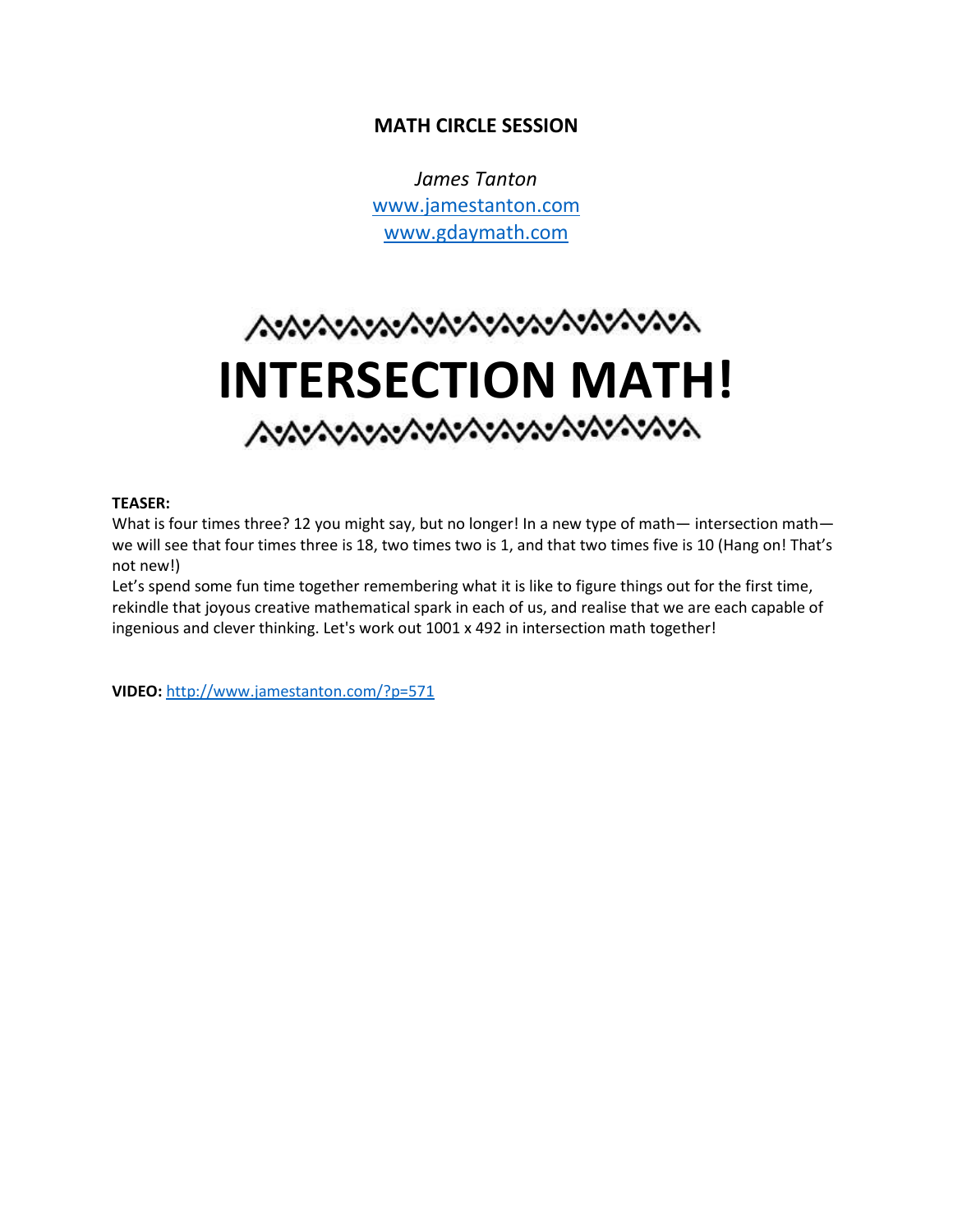# **I: SESSION CONTENT**

## **1. INTERSECTION MATH**

Here's a new type of math called intersection math. To compute the product of two numbers, say four times three, draw two horizontal lines, place four dots on the top line, three on the bottom, and then connect each dot on the top line to each and every dot on the bottom line. The number of intersections that occur between the two horizontal lines is the product. (One must make sure that the dots are sufficiently spaced so that no point of intersection is crossed multiple times.) In intersection math,  $4 \times 3 = 18$ .



a) Is  $3\times 4$  also 18 in intersection math? If so, why?

b) What is  $1\times107$  in intersection math?

c) Draw a six-by-six multiplication table for intersection math. What patterns do you notice? d) What's  $963 \times 4036$  in intersection math?

**2. RECTANGLE MATH**

Here's another mathematical invention called rectangle math. To compute the product of two numbers, say, four times three, draw a four-by-three array of dots and count the number of (horizontal/vertical) rectangles one can draw with vertices on the grid. (Squares are also considered rectangles.)

Here there are six 1×1 rectangles, three 1×2 s, four 2×1 s, two 2×2 s, two 3×1 s, and one 3×2, giving a total of eighteen rectangles:

$$
4 \times 3 = 18.
$$

a) Is it a coincidence that four times three in rectangle math is the same as four times three in intersection math?

b) Draw a six-by-six multiplication table for rectangle math. What do you notice? c) What's  $963 \times 4036$  in rectangle math?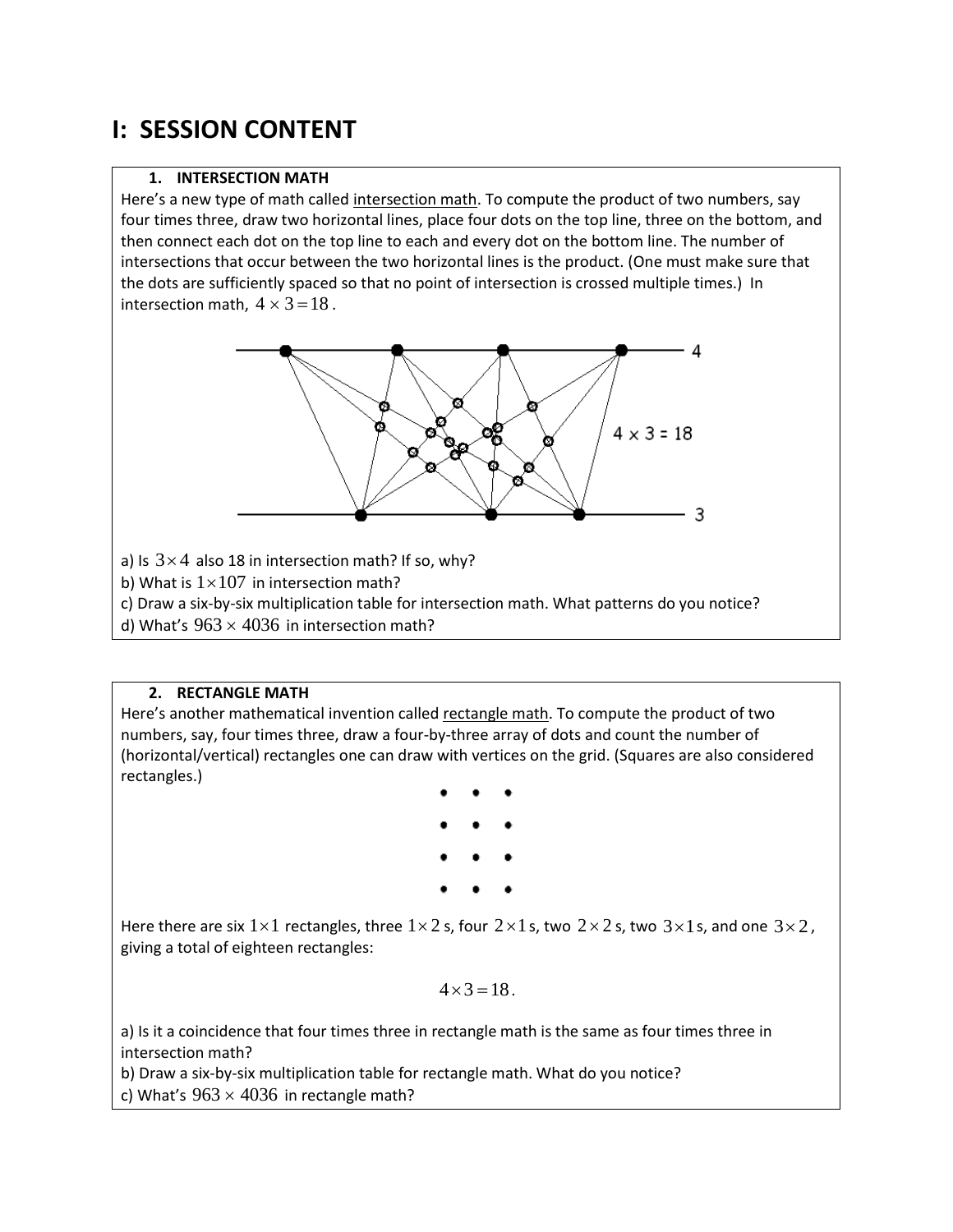### **3. DINNER-PARTY MATH**

Here's yet another type of math, called dinner party math. To compute the product of two numbers, say, four times three(!), imagine you are the host of a dinner party. You have four male friends (Albert, Bilbert, Cuthbert, and Dilbert) and three female friends (Edwina, Fellina, and Gina) but can only invite two men and two women to your party. Now ask: How many different dinner parties could you host? Here's a list of all the options:

AB|EF AB|EG AB|FG AC|EF AC|EG AC|FG AD|EF AD|EG AD|FG BC|EF BC|EG BC|FG BD|EF BD|EG BD|FG CD|EF CD|EG CD|FG

That's eighteen possibilities. We thus say, in dinner party math, four times three is eighteen!

a) Coincidence?

b) Is  $3\times 4$  also 18 in dinner party math?

c) Draw a six-by-six multiplication table for dinner party math.

d) What's  $963 \times 4036$  in dinner party math?

#### **TOWARDS SOLUTIONS:**

.

a) List all the ways to select two friends from the list: A B C D E F G H. Do this in a systematic way so that you can see that the answer is the number  $7 + 6 + 5 + 4 + 3 + 2 + 1$ .

- b) Explain why each "product" in dinner party math is the ordinary product of two numbers of this type.
- c) Show how to convert a rectangle math problem into a dinner party math problem. Give each row of the rectangular array of dots a label, A, B, C, … and give each column a label E, F, G, …
- d) Show how to convert an intersection math problem into a dinner party problem. Give each dot on the top line a label A, B, C, … and each dot on the bottom line a label E, F, G… .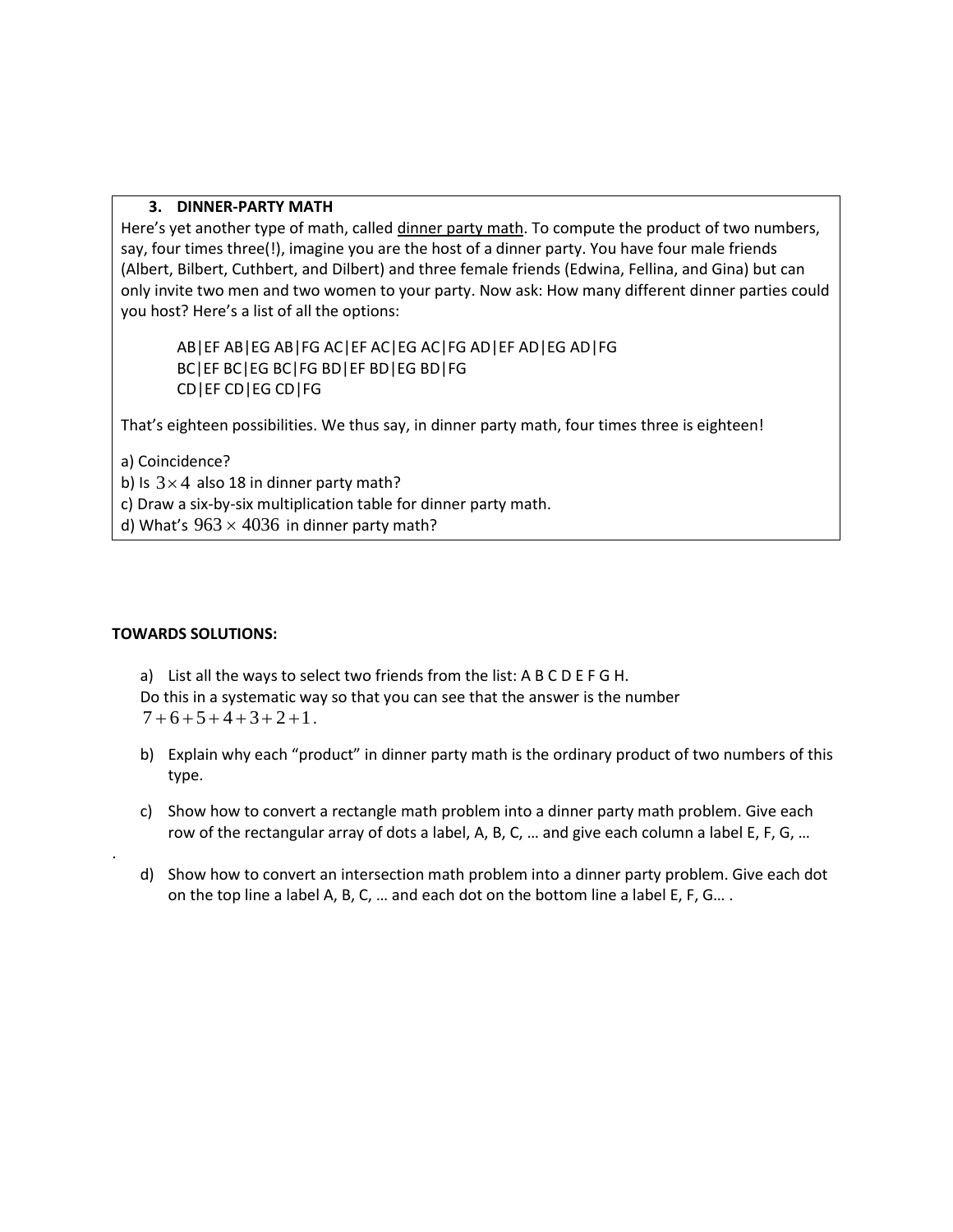## **II: BRIEF ASIDE ON THE SUM FROM 1 TO N.**

Se[e http://www.jamestanton.com/?p=1006.](http://www.jamestanton.com/?p=1006)

 $N = \frac{N(N)}{N}$  $1 + 2 + \cdots + N = \frac{N(N+1)}{2}$  . Numbers of this form are called triangle numbers:  $1+2+\cdots+N=\frac{N(N+1)}{2}$ Here we show that TRIANGLE NUMBERS  $1+2$  $1+2+3$  $1 + 2 + 3 + 4$  $\mathbf{1}$  $1 + 2 + 3 + 4 + 5$  $= 3$  $= 6$  $= 10$  $= 15$ 

## **III: SOLUTIONS**

The three different multiplications – intersection math, rectangle math, and dinner party math - are identical! To explain …

To compute 4x3 in intersection math imagine we labeled the four points on one line Albert, Bilbert, Cuthbert and Dilbert, and the three points on the second line, Edwina, Fellina and Gina:



Choosing a dinner party arrangement – two men and two women – identifies a unique intersection point and, conversely, each intersection point corresponds to a unique dinner party arrangement. (Check this! Choose a random intersection point and be clear that it does determine a specific dinner party arrangement.)

This shows that the number of intersection points matches the number of dinner parties. These two types of math are the same.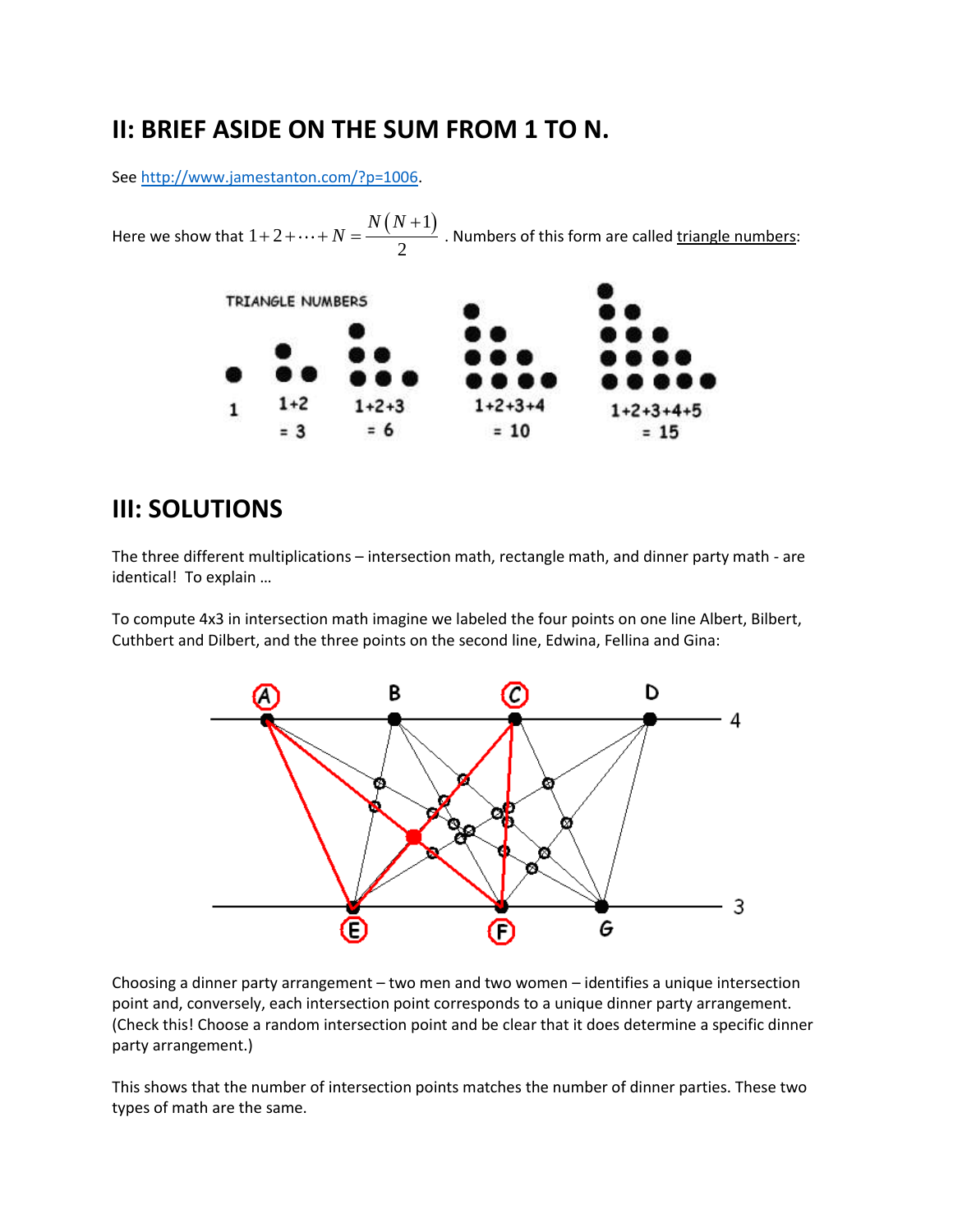To compute 4x3 in rectangle math imagine we label the four rows of the diagram Albert, Bilbert, Cuthbert and Dilbert, and the three columns Edwina, Fellina and Gina.



Each dinner party configuration corresponds to a rectangle in the grid and each rectangle to a dinner party! Thus rectangle math is identical to dinner party math.

Here's the multiplication table for each type of math:

|  |  | x   1 2 3 4 | 5 <sub>1</sub>                                                                                           | 6 |
|--|--|-------------|----------------------------------------------------------------------------------------------------------|---|
|  |  |             | 1 0 0 0 0 0 0                                                                                            |   |
|  |  |             | 2 0 1 3 6 10 15<br>3 0 3 9 18 30 45<br>4 0 6 18 36 60 90<br>5 0 10 30 60 100 150<br>6 0 15 45 90 150 225 |   |
|  |  |             |                                                                                                          |   |
|  |  |             |                                                                                                          |   |
|  |  |             |                                                                                                          |   |
|  |  |             |                                                                                                          |   |

If you are observant you may have noticed an ordinary multiplication table sitting inside the design. It looks like intersection/rectangle/dinner-party math is the ordinary multiplication of triangle numbers!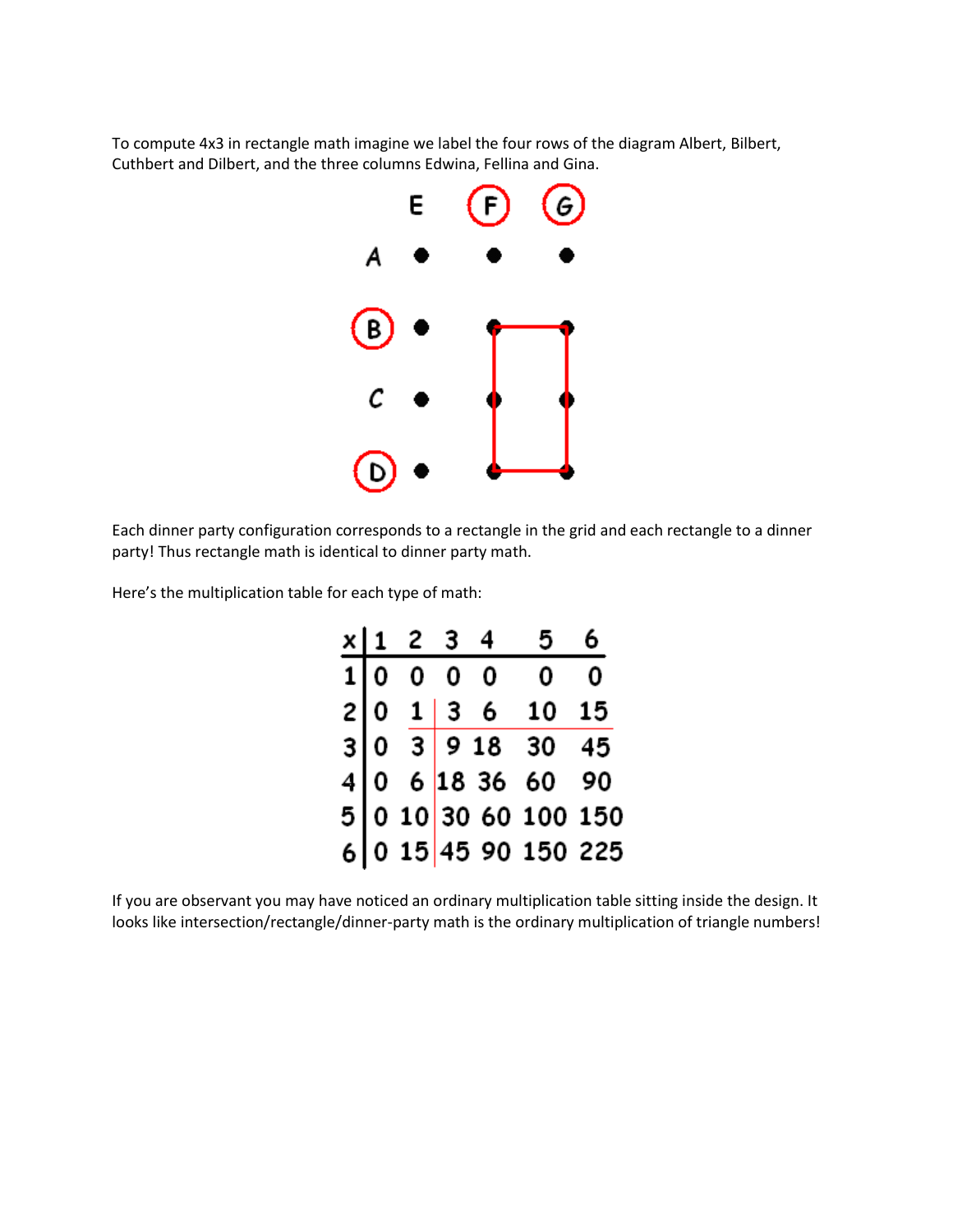To be clear about this, notice that the number of ways to select two people from a group of four really corresponds to the sum  $1+2+3$  , the third triangle number:



In general, systematically listing pairs of men from a group of  $N$  options corresponds to the sum  $1+2+3+\cdots+(N-1)$ , the  $(N-1)$  th triangle number.

In dinner party math with  $N$  men and  $M$  women to choose from there are  $T_{N-1}$  pairs of men to consider and  $T_{M-1}$  pairs of women. The number of possible dinner party options in all is:

$$
T_{N-1}\times T_{M-1}
$$

indeed the ordinary product of two triangle numbers!

In particular, in any of these maths:  
\n
$$
963 \times 4036 = T_{962} \times T_{4035} = \frac{962 \times 963}{2} \times \frac{4035 \times 4036}{2} = 3,771,690,643,890
$$

#### **EXTRA CHALLENGES:**

These mathmetical systems are commutative:  $a \times b = b \times a$ . Does the associative law also hold:  $a \times (b \times c) = (a \times b) \times c$ ? Is there a multiplicative identity? That is, a special number *e* with the property that  $a \times e = a$  for all  $a$ ?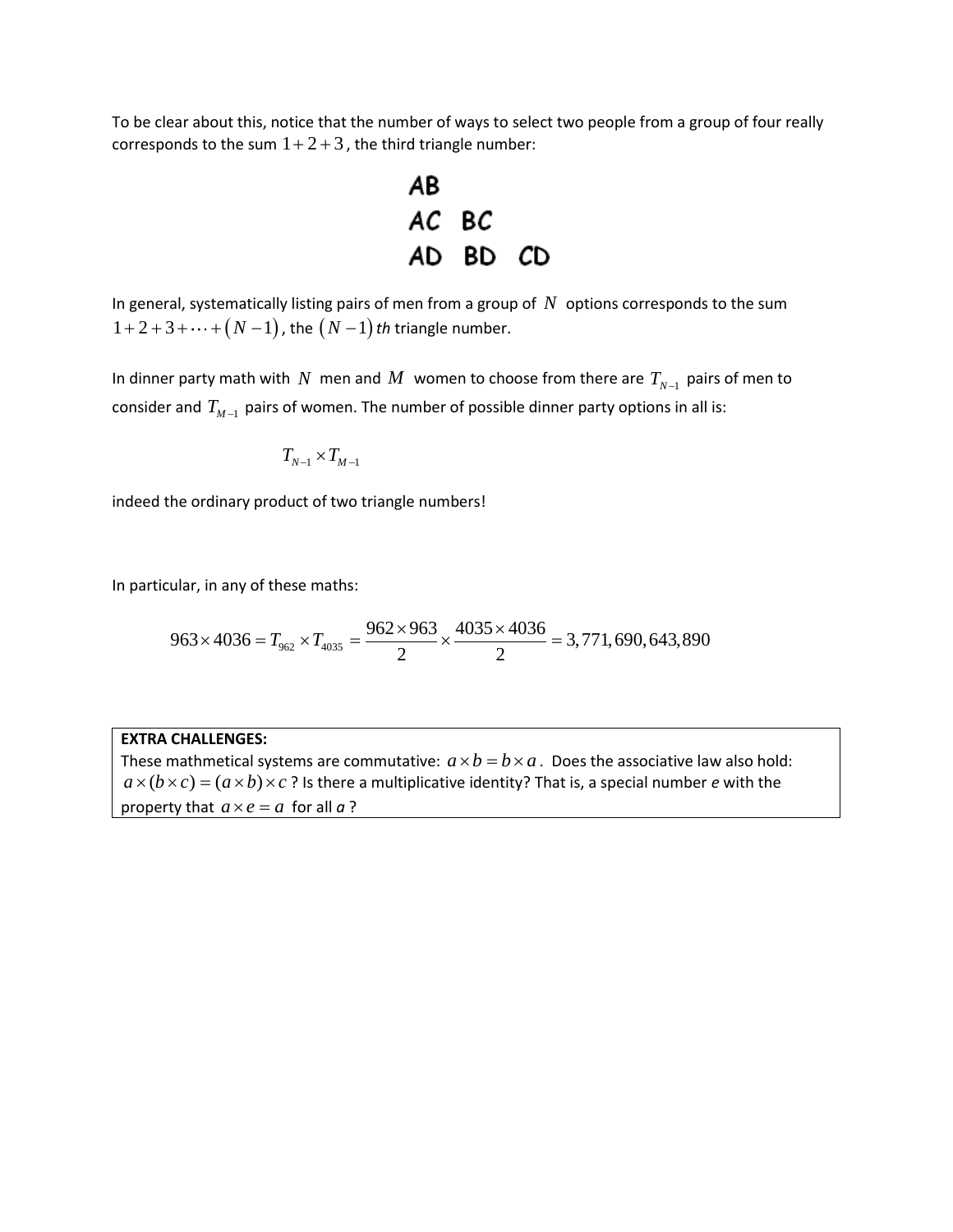# **IV: WILD EXPLORATIONS**

Let's go back to intersection math, but instead of counting points of intersection, let's count other things! Here again is the diagram for  $4\times3$ :



How many lines (apart from the original horizontal pair) did we draw in this diagram?

Answer: 12.

Let's say:

In *line math* we have  $4 \times 3 = 12$ .

#### **CHALLENGE 1:** Work out other products in "line math." Is there anything to observe?

How many spaces appear between the horizontal lines in the diagram for  $4\times3$ ?

There is an issue here: Do we wish to include the infinitely long regions to the left and to the right, or just count the finite regions? Since I need to continue writing this essay I need to make a choice now(!), but do not feel you have to go with what I do here!

Here's my choice: I will only count the finite regions.

In this case I see 29 regions. I will say:

In *region math* we have  $4 \times 3 = 29$ .

**CHALLENGE 2:** Work out other products in "region math." Any patterns?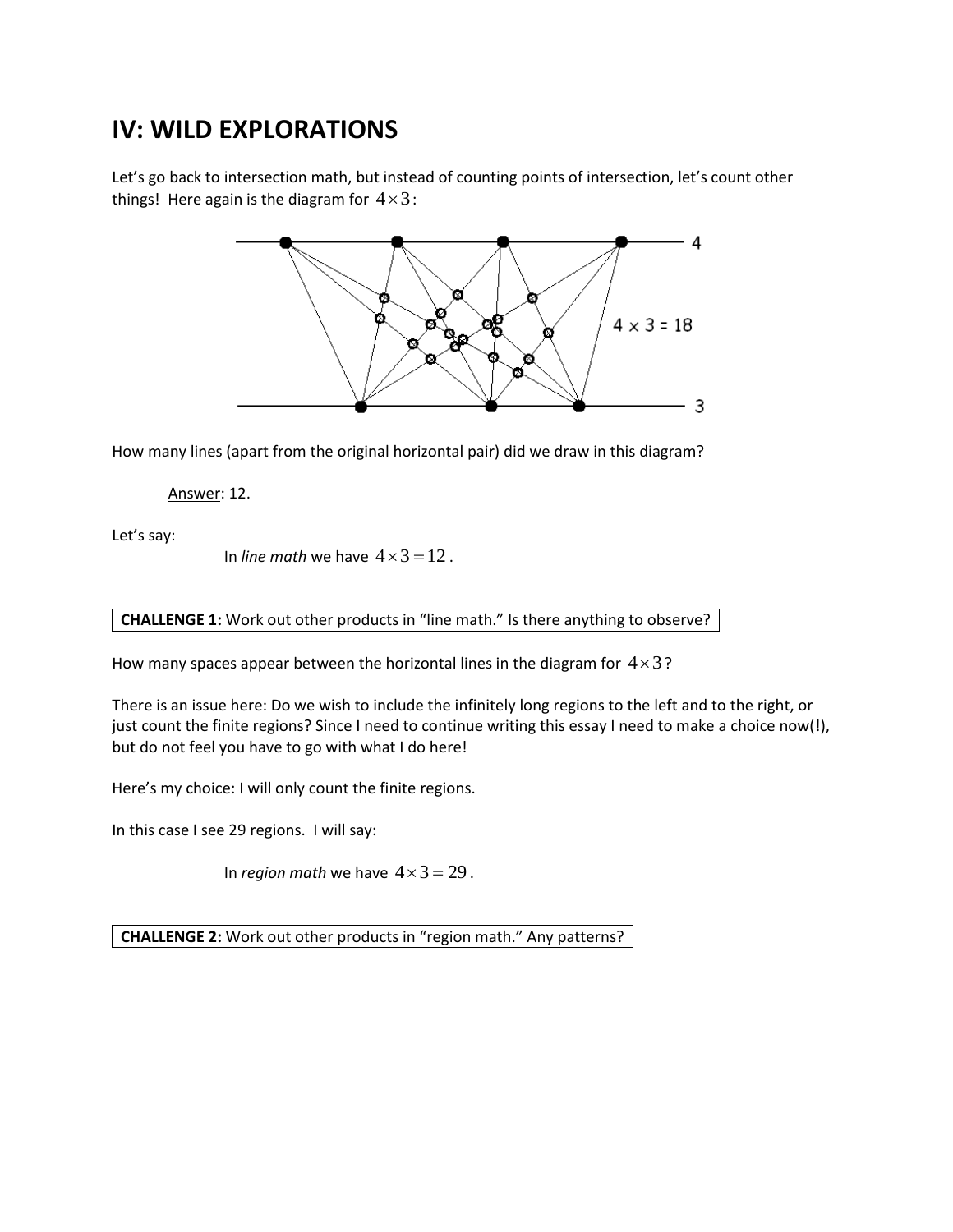## **ALL THREE TOGETHER!**

In the previous diagram for  $4\times 3$  we have:

Intersections  $I = 18$ Lines  $L = 12$ Regions  $R = 29$ 

Collect data of this type for other product diagrams.

**CHALLENGE 3:** Is there a remarkable formula that seems to always hold true for the numbers *I* , *L* and *R* ? Can you prove your formula must be true? (See challenge 4.)

## **OKAY … GOING WILD!**

Who said lines have to be straight? Do we really have to connect each dot on the top line with each and every top on the bottom line?

Consider the following diagram:



Does this fit your formula from challenge 3?

**CHALLENGE 4:** My personal instinct suggests it might be easier to prove the formula for challenge 3 in this context of allowing non-straight lines. Am I right? Try considering the results of adding one line at a time to the diagram.